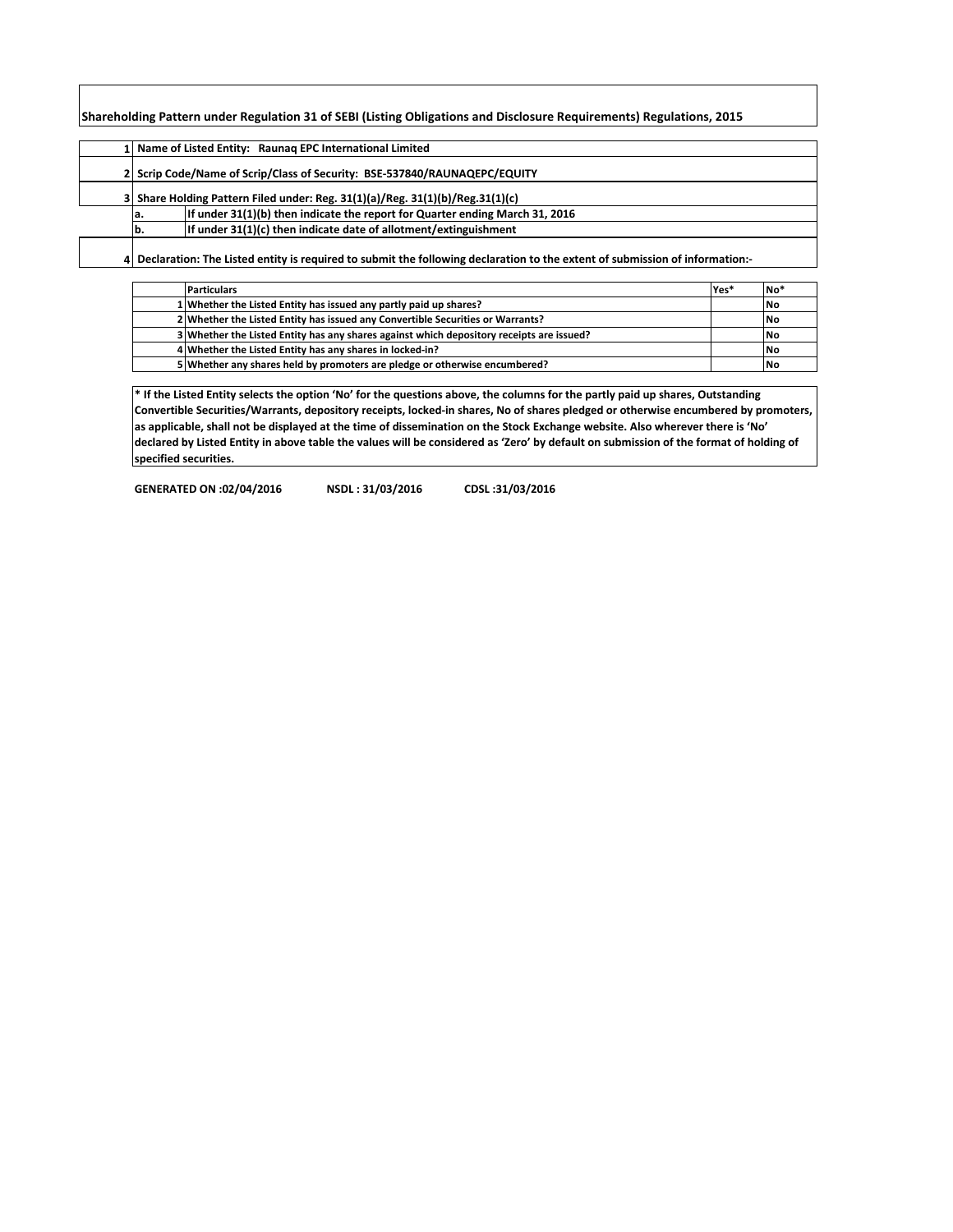# **Raunaq EPC International Limited**

### **Table I - Summary Statement holding of specified securities**

| Category | <b>Category of shareholder</b>       | <b>Number of</b>       | No. of fully paid No. of |         | No. of           | Total nos.      |                 |                                    |                   |         | Shareholding Number of Voting Rights held in each class of securities No. of |                         | Shareholding, Number of Locked in shares |         |              | Number of Shares pledged Number of |           |               |  |               |  |
|----------|--------------------------------------|------------------------|--------------------------|---------|------------------|-----------------|-----------------|------------------------------------|-------------------|---------|------------------------------------------------------------------------------|-------------------------|------------------------------------------|---------|--------------|------------------------------------|-----------|---------------|--|---------------|--|
|          |                                      |                        |                          |         |                  |                 |                 |                                    |                   |         |                                                                              |                         |                                          |         |              |                                    |           |               |  |               |  |
|          |                                      | shareholders up equity |                          | Partly  | shares           | shares held     | as a % of total |                                    |                   |         |                                                                              | <b>Shares</b>           | as a %                                   |         |              | or otherwise encumbered            |           | equity shares |  |               |  |
|          |                                      |                        | shares held              | paid-up | underlyin        |                 | no. of shares   |                                    |                   |         |                                                                              | Underlyin assuming full |                                          |         |              |                                    | held in   |               |  |               |  |
|          |                                      |                        |                          | equity  |                  |                 |                 | (calculated as No of Voting Rights |                   |         | Total as a %                                                                 |                         | conversion of                            | No. (a) | As a % of    | No. (a)                            | As a % of | dematerialise |  |               |  |
|          |                                      |                        |                          | shares  | <b>Depositor</b> |                 | per SCRR,       |                                    |                   |         |                                                                              |                         | Outstandi convertible                    |         | total Shares |                                    | total     | d form        |  |               |  |
|          |                                      |                        |                          | held    | y Receipts       |                 | 1957)           |                                    |                   |         | of (A+B+C)                                                                   |                         | securities (as a                         |         |              |                                    |           | held(b)       |  | <b>Shares</b> |  |
|          |                                      |                        |                          |         |                  |                 |                 |                                    |                   |         |                                                                              |                         | convertibl percentage of                 |         |              |                                    |           |               |  |               |  |
|          |                                      |                        |                          |         |                  |                 |                 | Class eg: X                        | Class eg: y Total |         |                                                                              |                         | diluted share                            |         |              |                                    | held(b)   |               |  |               |  |
|          |                                      |                        |                          |         |                  |                 |                 |                                    |                   |         |                                                                              |                         |                                          |         |              |                                    |           |               |  |               |  |
|          |                                      |                        |                          |         |                  |                 |                 |                                    |                   |         |                                                                              | securities capital)     |                                          |         |              |                                    |           |               |  |               |  |
|          |                                      |                        |                          |         |                  |                 |                 |                                    |                   |         |                                                                              | (including              |                                          |         |              |                                    |           |               |  |               |  |
|          |                                      |                        |                          |         |                  | $(VII) =$       | (VIII)As a % of |                                    |                   |         |                                                                              |                         | (XI)= (VII)+(X)                          |         |              |                                    |           |               |  |               |  |
| (1)      | (II)                                 | (III)                  | (IV)                     | (V)     | (VI)             |                 |                 |                                    |                   | (IX)    |                                                                              | (X)                     | As a % of                                | (XII)   |              | (XIII)                             |           | (XIV)         |  |               |  |
|          |                                      |                        |                          |         |                  | $(IV)+(V)+(VI)$ | $(A+B+C2)$      |                                    |                   |         |                                                                              |                         | $(A+B+C2)$                               |         |              |                                    |           |               |  |               |  |
| (A)      | <b>Promoter &amp; Promoter Group</b> |                        | 2247955                  |         |                  | 2247955         | 67.2388         | 2247955                            |                   | 2247955 | 67.2388                                                                      |                         | 67.2388                                  |         | 0.0000       |                                    | 0.0000    | 2228020       |  |               |  |
| (B)      | Public                               | 2119                   | 1095288                  |         |                  | 1095288         | 32.7612         | 1095288                            |                   | 1095288 | 32.7612                                                                      |                         | 32.7612                                  |         | 0.0000 NA    |                                    | <b>NA</b> | 781334        |  |               |  |
| (C)      | Non Promoter - Non Public            |                        |                          |         |                  |                 |                 |                                    |                   |         |                                                                              |                         |                                          |         | 0.0000 NA    |                                    | <b>NA</b> |               |  |               |  |
| (C1)     | <b>Shares Underlying DRs</b>         |                        |                          |         |                  |                 | 0.0000          |                                    |                   |         | 0.0000                                                                       |                         | 0.0000                                   |         | 0.0000 NA    |                                    | <b>NA</b> |               |  |               |  |
|          |                                      |                        |                          |         |                  |                 |                 |                                    |                   |         |                                                                              |                         |                                          |         |              |                                    |           |               |  |               |  |
| (C2)     | Shares Held By Employee Trust        |                        |                          |         |                  |                 | 0.0000          |                                    |                   |         | 0.0000                                                                       |                         | 0.0000                                   |         | 0.0000 NA    |                                    | <b>NA</b> |               |  |               |  |
|          | Total                                | 2123                   | 3343243                  |         |                  | 3343243         | 100.0000        |                                    |                   |         | 100.0000                                                                     |                         | 100.0000                                 |         | 0.0000       |                                    | 0.0000    | 3009354       |  |               |  |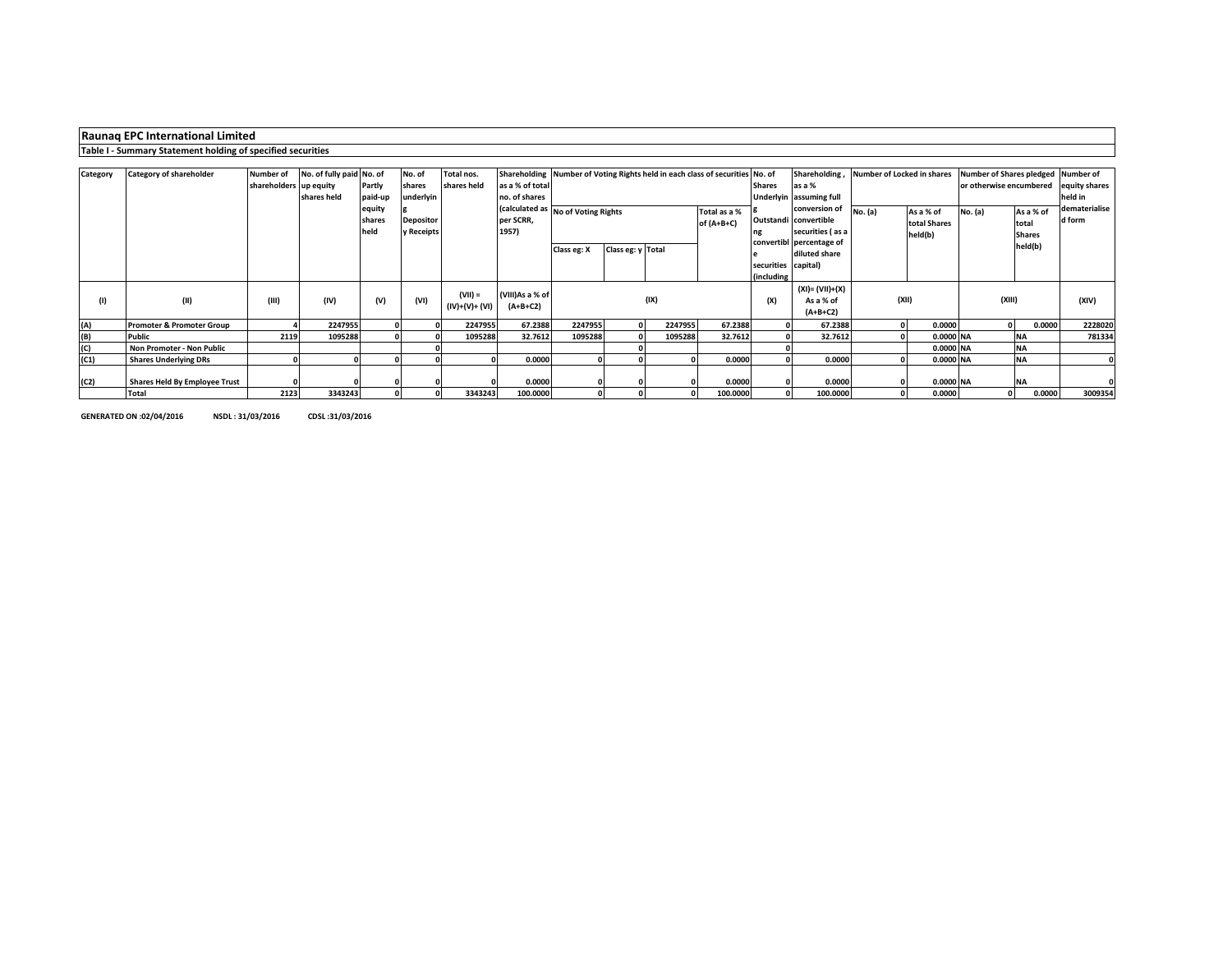### **Raunaq EPC International Limited**

#### **Table II - Statement showing shareholding pattern of the Promoter and Promoter Group**

|     | Category & Name of the<br>shareholders                                              | PAN        | Nos. of<br>ers | No. of fully<br>sharehold paid up equity paid-up<br>shares held | Partly<br>equity<br>shares<br>held | No. of<br>shares<br>underlyin<br>Depositor<br>y Receipts | Total nos.<br>shares held                  | g %<br>calculated as<br>per SCRR,<br>1957 As a %<br>of $(A+B+C2)$ | Shareholdin Number of Voting Rights held in each class of<br>securities<br><b>No of Voting Rights</b><br>Total as a %<br>of (A+B+C)<br>Class eg: y Total<br>Class eg: X |              |            |         | No. of<br><b>Shares</b><br>Underlyin assuming<br>securities as a | $g$ , as a %<br>full<br>Outstandi conversion<br>convertibl convertible<br>securities ( | Shareholdin Number of Locked in shares<br>No. (a) | As a % of<br>total Shares<br>held(b) | <b>Number of Shares pledged</b><br>or otherwise encumbered<br>No. (a) | As a % of<br>total Shares<br>held(b) | Number of<br>equity shares<br>held in<br>dematerialise<br>d form |
|-----|-------------------------------------------------------------------------------------|------------|----------------|-----------------------------------------------------------------|------------------------------------|----------------------------------------------------------|--------------------------------------------|-------------------------------------------------------------------|-------------------------------------------------------------------------------------------------------------------------------------------------------------------------|--------------|------------|---------|------------------------------------------------------------------|----------------------------------------------------------------------------------------|---------------------------------------------------|--------------------------------------|-----------------------------------------------------------------------|--------------------------------------|------------------------------------------------------------------|
|     | (1)                                                                                 | (II)       | (III)          | (IV)                                                            | (V)                                | (VI)                                                     | $(VII) =$<br>$(IV)+(V)+(VI)$ of $(A+B+C2)$ | (VIII) As a %                                                     |                                                                                                                                                                         |              | (IX)       |         | (X)                                                              | (including percentage<br>$(XI) =$<br>$(VII)+(X)$ As<br>a % of<br>$(A+B+C2)$            | (XII)                                             |                                      | (XIII)                                                                |                                      | (XIV)                                                            |
|     | Indian                                                                              |            |                |                                                                 |                                    |                                                          |                                            |                                                                   |                                                                                                                                                                         |              |            |         |                                                                  |                                                                                        |                                                   |                                      |                                                                       |                                      |                                                                  |
| (a) | Individuals / Hindu Undivided<br>Familv                                             |            |                | 1886630                                                         |                                    |                                                          | 1886630                                    | 56.4311                                                           | 1886630                                                                                                                                                                 | $\Omega$     | 1886630    | 56.4311 |                                                                  | 56.4311                                                                                |                                                   | 0.0000                               |                                                                       | 0.0000                               | 1866695                                                          |
|     | Surinder P. Kanwar                                                                  | AAFPK8732L |                | 1866695                                                         |                                    | $\Omega$                                                 | 186669                                     | 55.8349                                                           | 1866695                                                                                                                                                                 |              | 1866695    | 55.8349 |                                                                  | 55.8349                                                                                |                                                   | 0.0000                               |                                                                       | 0.0000                               | 1866695                                                          |
|     | Raunag Singh                                                                        |            |                | 19935                                                           |                                    |                                                          | 19935                                      | 0.5963                                                            | 19935                                                                                                                                                                   |              | 19935      | 0.5963  |                                                                  | 0.5963                                                                                 |                                                   | 0.0000                               |                                                                       | 0.0000                               |                                                                  |
| (b) | <b>Central Government / State</b><br>Government(s)                                  |            | $\Omega$       |                                                                 |                                    |                                                          |                                            | 0.0000                                                            | n                                                                                                                                                                       |              | $\Omega$   | 0.0000  |                                                                  | 0.0000                                                                                 |                                                   | 0.0000                               |                                                                       | 0.0000                               | $\Omega$                                                         |
| (c) | <b>Financial Institutions / Banks</b>                                               |            | $\Omega$       |                                                                 |                                    | $\sqrt{2}$                                               |                                            | 0.0000                                                            |                                                                                                                                                                         |              | $\sqrt{2}$ | 0.0000  |                                                                  | 0.0000                                                                                 |                                                   | 0.0000                               |                                                                       | 0.0000                               | $\sqrt{2}$                                                       |
| (d) | Any Other (Specify)                                                                 |            | $\overline{2}$ | 361325                                                          | n                                  | $\mathbf{o}$                                             | 361325                                     | 10.8076                                                           | 361325                                                                                                                                                                  | $\Omega$     | 361325     | 10.8076 |                                                                  | 10.8076                                                                                |                                                   | 0.0000                               |                                                                       | 0.0000                               | 361325                                                           |
|     | <b>Bodies Corporate</b>                                                             |            | $\overline{2}$ | 361325                                                          | n                                  | $\Omega$                                                 | 361325                                     | 10.8076                                                           | 361325                                                                                                                                                                  | $\Omega$     | 361325     | 10.8076 |                                                                  | 10.8076                                                                                |                                                   | 0.0000                               |                                                                       | 0.0000                               | 361325                                                           |
|     | Gulab Merchandise Private<br>Limited                                                | AACCG4079Q |                | 244825                                                          |                                    |                                                          | 244825                                     | 7.3230                                                            | 244825                                                                                                                                                                  | $\Omega$     | 244825     | 7.3230  |                                                                  | 7.3230                                                                                 |                                                   | 0.0000                               |                                                                       | 0.0000                               | 244825                                                           |
|     | Vibrant Finance And Investment                                                      |            |                |                                                                 |                                    |                                                          |                                            |                                                                   |                                                                                                                                                                         |              |            |         |                                                                  |                                                                                        |                                                   |                                      |                                                                       |                                      |                                                                  |
|     | Private Limited                                                                     | AAACV0104B |                | 116500                                                          |                                    |                                                          | 116500                                     | 3.4846                                                            | 116500                                                                                                                                                                  |              | 116500     | 3.4846  |                                                                  | 3.4846                                                                                 |                                                   | 0.0000                               |                                                                       | 0.0000                               | 116500                                                           |
|     | Sub Total (A)(1)                                                                    |            |                | 2247955                                                         | n                                  | c                                                        | 2247955                                    | 67.2388                                                           | 2247955                                                                                                                                                                 |              | 2247955    | 67.2388 |                                                                  | 67.2388                                                                                |                                                   | 0.0000                               |                                                                       | 0.0000                               | 2228020                                                          |
|     | Foreign                                                                             |            |                |                                                                 |                                    |                                                          |                                            |                                                                   |                                                                                                                                                                         |              |            |         |                                                                  |                                                                                        |                                                   |                                      |                                                                       |                                      |                                                                  |
| (a) | <b>Individuals (Non-Resident</b><br>Individuals / Foreign Individuals)              |            | $\Omega$       |                                                                 | n                                  |                                                          |                                            | 0.0000                                                            | $\Omega$                                                                                                                                                                |              | $\Omega$   | 0.0000  |                                                                  | 0.0000                                                                                 |                                                   | 0.0000                               |                                                                       | 0.0000                               |                                                                  |
| (b) | Government                                                                          |            | $\Omega$       |                                                                 | $\Omega$                           | $\Omega$                                                 |                                            | 0.0000                                                            | $\mathbf{0}$                                                                                                                                                            | $\Omega$     | $\Omega$   | 0.0000  |                                                                  | 0.0000                                                                                 |                                                   | 0.0000                               |                                                                       | 0.0000                               | $\Omega$                                                         |
| (c) | <b>Institutions</b>                                                                 |            | οl             |                                                                 | $\Omega$                           | $\Omega$                                                 | $\Omega$                                   | 0.0000                                                            | $\mathbf{0}$                                                                                                                                                            | $\Omega$     | $\Omega$   | 0.0000  |                                                                  | 0.0000                                                                                 |                                                   | 0.0000                               | $\Omega$                                                              | 0.0000                               | $\Omega$                                                         |
| (d) | <b>Foreign Portfolio Investor</b>                                                   |            | $\Omega$       |                                                                 | n                                  |                                                          |                                            | 0.0000                                                            | $\Omega$                                                                                                                                                                |              |            | 0.0000  |                                                                  | 0.0000                                                                                 |                                                   | 0.0000                               |                                                                       | 0.0000                               |                                                                  |
| (e) | Any Other (Specify)                                                                 |            | $\Omega$       |                                                                 |                                    | $\Omega$                                                 |                                            | 0.0000                                                            | $\Omega$                                                                                                                                                                |              | $\Omega$   | 0.0000  |                                                                  | 0.0000                                                                                 |                                                   | 0.0000                               |                                                                       | 0.0000                               | $\sqrt{2}$                                                       |
|     | Sub Total (A)(2)                                                                    |            | $\Omega$       |                                                                 |                                    |                                                          |                                            | 0.0000                                                            | $\sqrt{2}$                                                                                                                                                              |              |            | 0.0000  |                                                                  | 0.0000                                                                                 |                                                   | 0.0000                               |                                                                       | 0.0000                               |                                                                  |
|     | <b>Total Shareholding Of Promoter</b><br>And Promoter Group (A)=<br>$(A)(1)+(A)(2)$ |            | $\Delta$       | 2247955                                                         | n                                  | $\Omega$                                                 | 2247955                                    | 67.2388                                                           | 2247955                                                                                                                                                                 | $\mathbf{o}$ | 2247955    | 67.2388 | $\Omega$                                                         | 67.2388                                                                                |                                                   | 0.0000                               |                                                                       | 0.0000                               | 2228020                                                          |

**Details of Shares which remain unclaimed may be given hear along with details such as number of shareholders, outstanding shares held in demat/unclaimed suspense account, voting rights which are frozen etc.**

#### **Note:**

**(1) PAN would not be displayed on website of Stock Exchange(s)** 

**(2) The term 'Encumbrance' has the same meaning as assigned under regulation 28(3) of SEBI (Substantial Acquisition of Shares and Takeovers) Regulations, 2011.**

**& PAN details not available due to death of the Promoter**

Shares held by Late Dr. Raunaq Singh could not be dematerialized and PAN details also not available due to his death. Copy of Death certificate already submitted to the exchange for the record purpose.<br>GENERATED ON :02/04/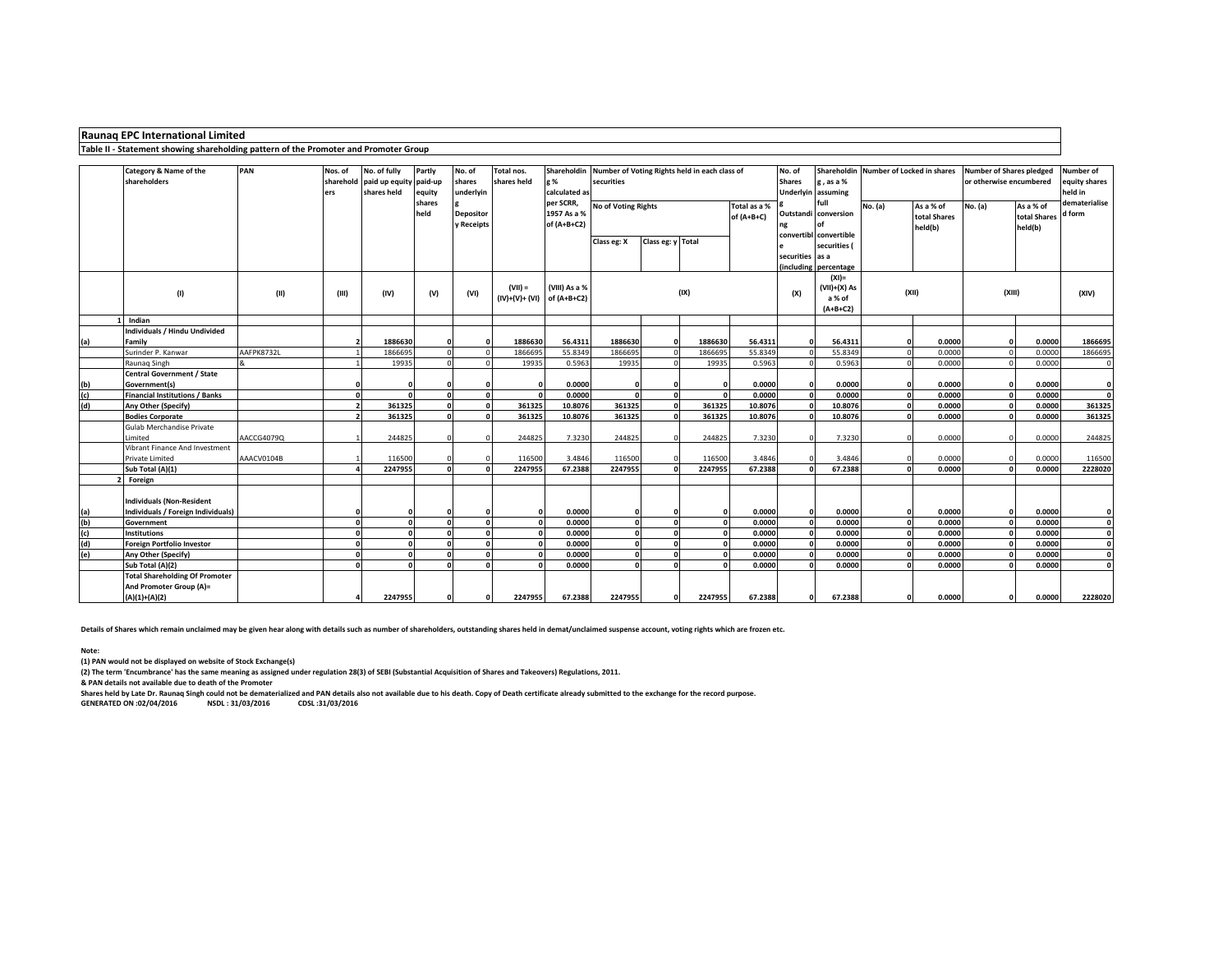|            | Raunaq EPC International Limited                                             |      |            |                                  |            |                          |                               |               |                                  |                                               |          |                  |                 |                                  |                                           |              |                      |                        |               |
|------------|------------------------------------------------------------------------------|------|------------|----------------------------------|------------|--------------------------|-------------------------------|---------------|----------------------------------|-----------------------------------------------|----------|------------------|-----------------|----------------------------------|-------------------------------------------|--------------|----------------------|------------------------|---------------|
|            | Table III - Statement showing shareholding pattern of the Public shareholder |      |            |                                  |            |                          |                               |               |                                  |                                               |          |                  |                 |                                  |                                           |              |                      |                        |               |
|            | <b>Number of Shares</b><br>No. of                                            |      |            |                                  |            |                          |                               |               |                                  |                                               |          |                  |                 |                                  |                                           |              |                      |                        |               |
|            | Category & Name of the                                                       | PAN  | Nos. of    | No. of fully                     | Partly     | No. of                   | Total nos.                    | Shareholdin   |                                  | Number of Voting Rights held in each class of |          |                  |                 |                                  | Shareholdir<br><b>Number of Locked in</b> |              |                      | Number of              |               |
|            | shareholders                                                                 |      |            | sharehold paid up equity paid-up |            | shares                   | shares held                   | g %           | securities                       |                                               |          |                  | <b>Shares</b>   | g, as a %                        | shares                                    |              | pledged or otherwise | equity shares          |               |
|            |                                                                              |      | ers        | shares held                      | equity     | underlyin                |                               | calculated    |                                  |                                               |          |                  |                 | <b>Underlyin</b> assuming        |                                           |              | encumbered           |                        | held in       |
|            |                                                                              |      |            |                                  | shares     |                          |                               |               | as per SCRR, No of Voting Rights |                                               |          | Total as a %     |                 | full                             | No. (a)                                   | As a % of    | No. (a)              | As a % of              | dematerialise |
|            |                                                                              |      |            |                                  | held       | <b>Depositor</b>         |                               | 1957 As a %   |                                  |                                               |          | of (A+B+C)       |                 | Outstandi conversion             |                                           | total Shares |                      | total                  | d form        |
|            |                                                                              |      |            |                                  |            | y Receipts               |                               | of $(A+B+C2)$ |                                  |                                               |          | ng               |                 |                                  | held(b)                                   |              | <b>Shares</b>        |                        |               |
|            |                                                                              |      |            |                                  |            |                          |                               |               | Class eg: X                      | Class eg: y Total                             |          |                  |                 | convertibl convertible           |                                           |              |                      | held(b)                |               |
|            |                                                                              |      |            |                                  |            |                          |                               |               |                                  |                                               |          |                  |                 | securities (                     |                                           |              |                      |                        |               |
|            |                                                                              |      |            |                                  |            |                          |                               |               |                                  |                                               |          |                  | securities as a |                                  |                                           |              |                      |                        |               |
|            |                                                                              |      |            |                                  |            |                          |                               |               |                                  |                                               |          |                  |                 | including percentage<br>$(XI) =$ |                                           |              |                      |                        |               |
|            |                                                                              |      |            |                                  |            |                          | $(VII) =$                     | (VIII) As a % |                                  |                                               |          |                  |                 | $(VII)+(X)$ As                   |                                           |              |                      |                        |               |
|            | (1)                                                                          | (II) | (III)      | (IV)                             | (V)        | (VI)                     | $(IV)+(V)+(VI)$ of $(A+B+C2)$ |               | (IX)                             |                                               |          |                  | (X)             | a % of                           | (XII)                                     |              | (XIII)               |                        | (XIV)         |
|            |                                                                              |      |            |                                  |            |                          |                               |               |                                  |                                               |          |                  | <b>A+P+C21</b>  |                                  |                                           |              |                      |                        |               |
|            | <b>Institutions</b>                                                          |      |            |                                  |            |                          |                               |               |                                  |                                               |          |                  |                 |                                  |                                           |              |                      |                        |               |
| (a)        | <b>Mutual Fund</b>                                                           |      |            |                                  |            | $\Omega$                 |                               | 0.0000        |                                  |                                               |          | 0.0000           | $\sqrt{2}$      | 0.0000                           |                                           | 0.0000 NA    |                      | <b>NA</b>              |               |
| (b)<br>(c) | <b>Venture Capital Funds</b>                                                 |      | $\Omega$   |                                  |            | $\sqrt{2}$<br>$\sqrt{2}$ |                               | 0.0000        |                                  |                                               |          | 0.0000           | n               | 0.0000                           |                                           | 0.0000 NA    |                      | <b>NA</b><br><b>NA</b> |               |
|            | <b>Alternate Investment Funds</b>                                            |      |            |                                  |            |                          |                               | 0.0000        |                                  |                                               |          | 0.0000           |                 | 0.0000                           |                                           | 0.0000 NA    |                      |                        |               |
|            | <b>Foreign Venture Capital</b>                                               |      |            |                                  |            |                          |                               | 0.0000        |                                  |                                               |          |                  | $\sqrt{2}$      | 0.0000                           |                                           | 0.0000 NA    |                      |                        |               |
| (d)<br>(e) | Investors<br>Foreign Portfolio Investor                                      |      |            |                                  |            | $\sqrt{2}$               |                               | 0.0000        |                                  |                                               |          | 0.0000<br>0.0000 |                 | 0.0000                           |                                           | 0.0000 NA    |                      | <b>NA</b><br><b>NA</b> |               |
| (f)        | <b>Financial Institutions / Banks</b>                                        |      |            | 217                              |            | $\sqrt{2}$               | 217                           | 0.0065        | 217                              |                                               | 217      | 0.0065           |                 | 0.0065                           |                                           | 0.0000 NA    |                      | <b>NA</b>              |               |
| (g)        | <b>Insurance Companies</b>                                                   |      |            |                                  |            | $\Omega$                 |                               | 0.0000        |                                  |                                               |          | 0.0000           |                 | 0.0000                           |                                           | 0.0000 NA    |                      | <b>NA</b>              |               |
|            |                                                                              |      |            |                                  |            |                          |                               |               |                                  |                                               |          |                  |                 |                                  |                                           |              |                      |                        |               |
|            | <b>Provident Funds/ Pension Funds</b>                                        |      |            |                                  |            | $\Omega$                 |                               | 0.0000        |                                  |                                               |          | 0.0000           |                 | 0.0000                           |                                           | 0.0000 NA    |                      | <b>NA</b>              |               |
| (h)<br>(i) | Any Other (Specify)                                                          |      |            |                                  |            | $\sqrt{2}$               |                               | 0.0000        |                                  |                                               |          | 0.0000           |                 | 0.0000                           |                                           | 0.0000 NA    |                      | <b>NA</b>              |               |
|            | Sub Total (B)(1)                                                             |      |            | 217                              |            | $\sqrt{2}$               | 217                           | 0.0065        | 217                              |                                               | 217      | 0.0065           |                 | 0.0065                           |                                           | 0.0000 NA    |                      | <b>NA</b>              |               |
|            | <b>Central Government/ State</b>                                             |      |            |                                  |            |                          |                               |               |                                  |                                               |          |                  |                 |                                  |                                           |              |                      |                        |               |
|            | Government(s)/ President of                                                  |      |            |                                  |            |                          |                               |               |                                  |                                               |          |                  |                 |                                  |                                           |              |                      |                        |               |
|            | India                                                                        |      |            |                                  |            |                          |                               |               |                                  |                                               |          |                  |                 |                                  |                                           |              |                      |                        |               |
|            | Sub Total (B)(2)                                                             |      | $\sqrt{2}$ |                                  | $\sqrt{2}$ | $\Omega$                 |                               | 0.0000        |                                  |                                               | $\Omega$ | 0.0000           | n               | 0.0000                           |                                           | 0.0000 NA    |                      | <b>NA</b>              |               |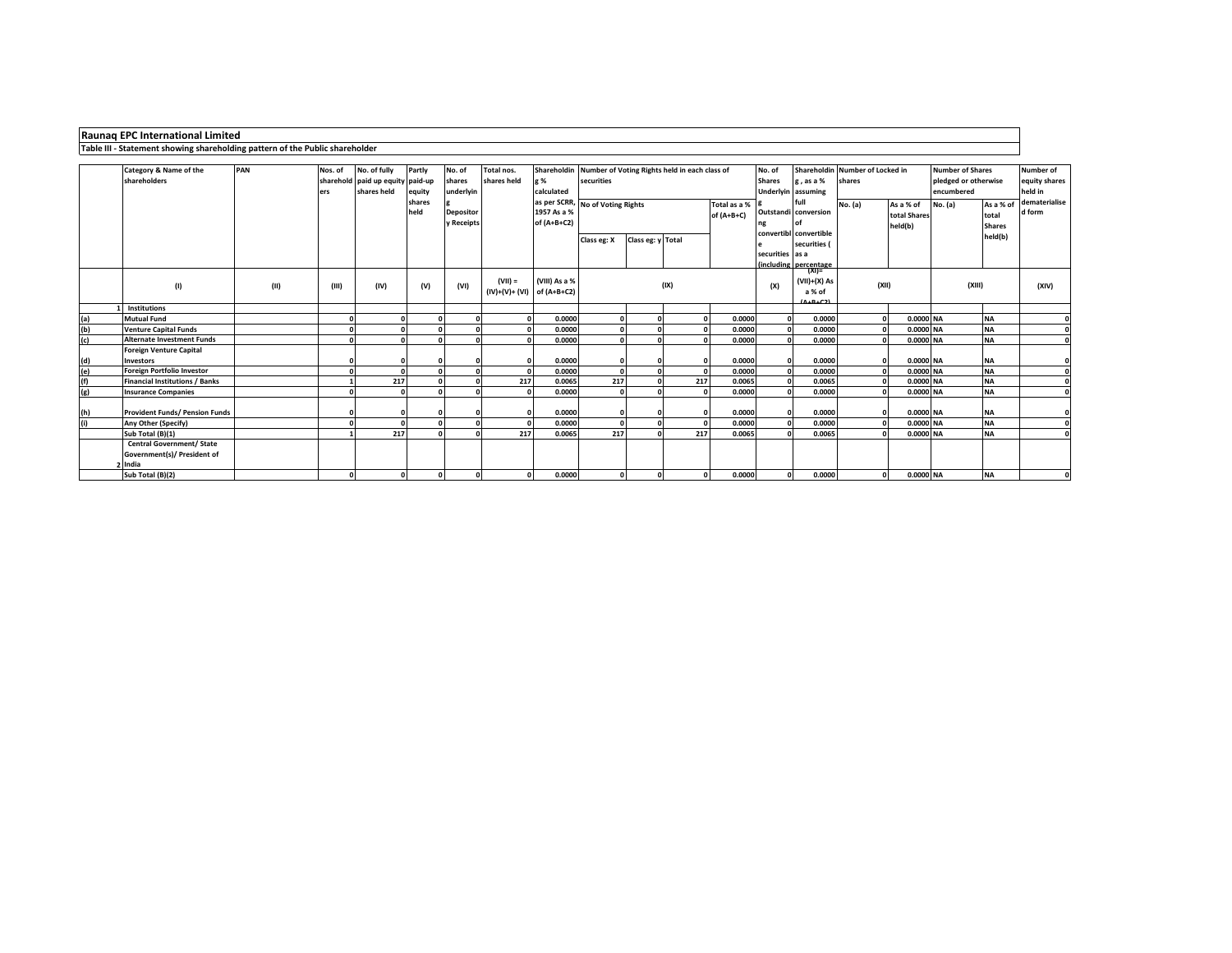|     | <b>Non-Institutions</b>                                                                   |            |      |         |          |         |         |         |            |              |         |   |         |          |           |           |           |          |
|-----|-------------------------------------------------------------------------------------------|------------|------|---------|----------|---------|---------|---------|------------|--------------|---------|---|---------|----------|-----------|-----------|-----------|----------|
| (a) | <b>Individuals</b>                                                                        |            |      |         |          |         |         |         |            |              |         |   |         |          |           | <b>NA</b> | <b>NA</b> |          |
|     | . Individual shareholders<br>holding nominal share capital up<br>to Rs. 2 lakhs.          |            | 2021 | 702346  |          | 702346  | 21.0079 | 702346  | $\Omega$   | 702346       | 21.0079 |   | 21.0079 |          | 0.0000 NA |           | <b>NA</b> | 435224   |
|     | ii. Individual shareholders<br>holding nominal share capital in<br>excess of Rs. 2 lakhs. |            |      | 240063  | $\Omega$ | 240063  | 7.1805  | 240063  | $\Omega$   | 240063       | 7.1805  | n | 7.1805  | $\Omega$ | 0.0000 NA |           | <b>NA</b> | 218188   |
|     | Rai Kumar Lohia                                                                           | AAFPL0031K |      | 47804   |          | 47804   | 1.4299  | 47804   |            | 47804        | 1.4299  |   | 1.4299  |          | 0.0000 NA |           | <b>NA</b> | 47804    |
|     | Sathva S                                                                                  | AIJPS2696H |      | 35890   |          | 35890   | 1.0735  | 35890   |            | 35890        | 1.0735  |   | 1.0735  |          | 0.0000 NA |           | <b>NA</b> | 35890    |
| (b) | <b>NBFCs registered with RBI</b>                                                          |            |      |         |          |         | 0.0000  |         |            | $\Omega$     | 0.0000  |   | 0.0000  |          | 0.0000 NA |           | <b>NA</b> |          |
| (c) | <b>Employee Trusts</b>                                                                    |            |      |         |          |         | 0.0000  |         |            | $\mathsf{a}$ | 0.0000  |   | 0.0000  |          | 0.0000 NA |           | <b>NA</b> |          |
| (d) | <b>Overseas Depositories (holding</b><br>DRs) (balancing figure)                          |            |      |         |          |         | 0.0000  |         | $\Omega$   | $\Omega$     | 0.0000  |   | 0.0000  |          | 0.0000 NA |           | <b>NA</b> | $\Omega$ |
| (e) | Any Other (Specify)                                                                       |            | 89   | 152662  |          | 152662  | 4.5663  | 152662  |            | 152662       | 4.5663  |   | 4.5663  |          | 0.0000 NA |           | <b>NA</b> | 127922   |
|     | <b>Hindu Undivided Family</b>                                                             |            | 30   | 46939   |          | 46939   | 1.4040  | 46939   |            | 46939        | 1.4040  |   | 1.4040  |          | 0.0000 NA |           | <b>NA</b> | 46939    |
|     | Non Resident Indians (Non<br>Repat)                                                       |            |      | 6658    |          | 6658    | 0.1991  | 6658    | $\sqrt{2}$ | 6658         | 0.1991  |   | 0.1991  |          | 0.0000 NA |           | <b>NA</b> | 6658     |
|     | Non Resident Indians (Repat)                                                              |            |      | 482     |          | 482     | 0.0144  | 482     |            | 482          | 0.0144  |   | 0.0144  |          | 0.0000 NA |           | <b>NA</b> | 482      |
|     | <b>Clearing Member</b>                                                                    |            | 14   | 1818    |          | 1818    | 0.0544  | 1818    |            | 1818         | 0.0544  |   | 0.0544  |          | 0.0000 NA |           | <b>NA</b> | 1818     |
|     | <b>Bodies Corporate</b>                                                                   |            | 39   | 96765   |          | 96765   | 2.8943  | 96765   |            | 96765        | 2.8943  |   | 2.8943  |          | 0.0000 NA |           | <b>NA</b> | 72025    |
|     | Sub Total (B)(3)                                                                          |            | 2118 | 1095071 |          | 1095071 | 32.7548 | 1095071 |            | 1095071      | 32.7548 |   | 32.7548 |          | 0.0000 NA |           | <b>NA</b> | 781334   |
|     | <b>Total Public Shareholding (B)=</b><br>$(B)(1)+(B)(2)+(B)(3)$                           |            | 2119 | 1095288 |          | 1095288 | 32.7612 | 1095288 | $\sqrt{2}$ | 1095288      | 32.7612 |   | 32.7612 |          | 0.0000 NA |           | <b>NA</b> | 781334   |

**Details of the shareholders acting as persons in Concert including their Shareholding (No. and %):**

Details of Shares which remain unclaimed may be given hear along with details such as number of shareholders, outstanding shares held in demat/unclaimed suspense account, voting rights which are frozen etc.<br>No. of sharehol

**No. of shareholders No. of Shares 0 0**

**Note:** 

**(1) PAN would not be displayed on website of Stock Exchange(s).** 

**(2) The above format needs to be disclosed along with the name of following persons:Institutions/Non Institutions holding more than 1% of total number of shares**

**(3) W.r.t. the information pertaining to Depository Receipts, the same may be disclosed in the respective columns to the extent information available and the balance to be disclosed as held by custodian.**